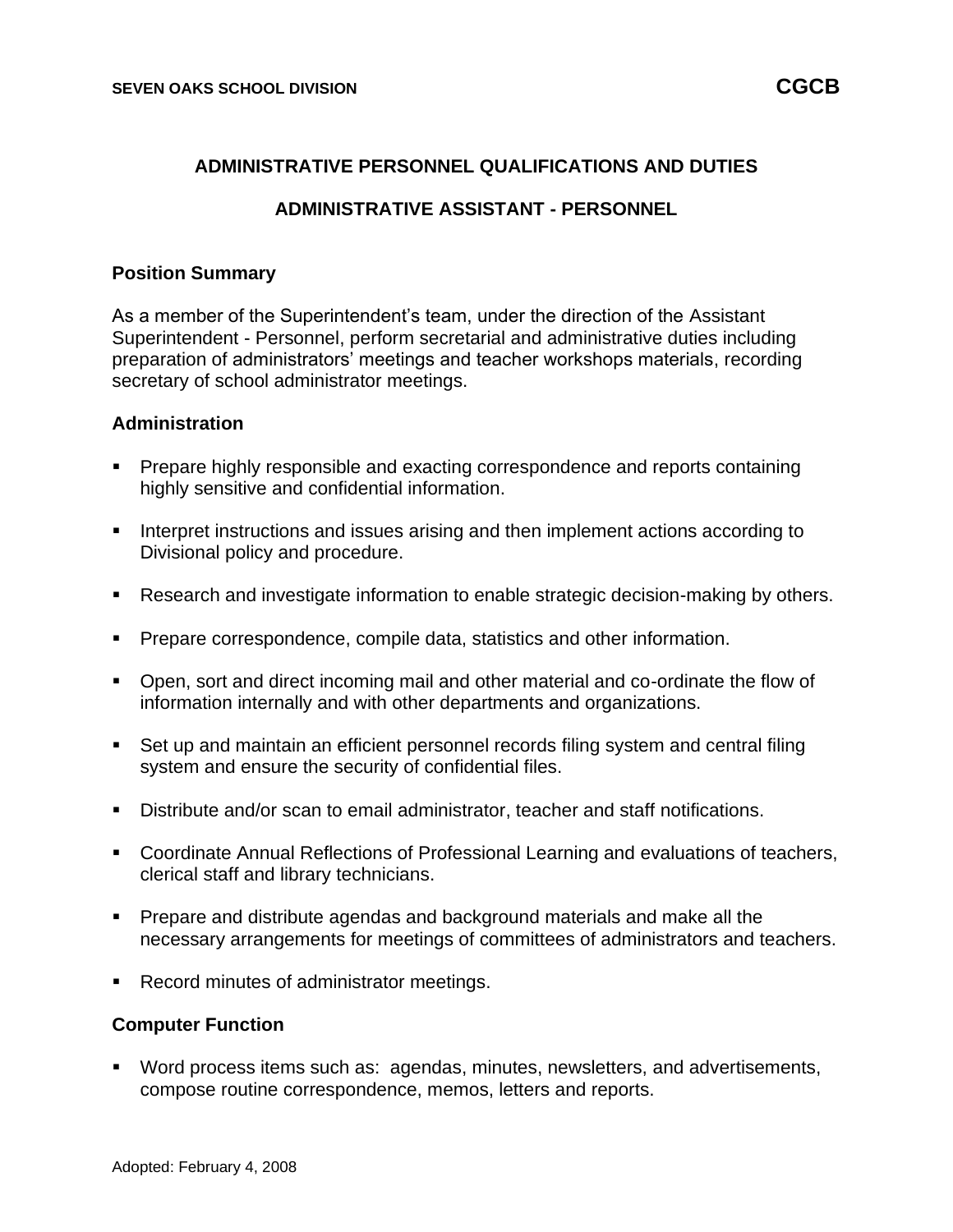### **SEVEN OAKS SCHOOL DIVISION CGCB**

- Prepare board materials for board agendas and add materials to the web based Board Agenda program.
- Maintain the web based Human Resources section.
- Co-ordinate meetings and appointments.

## **Public Relations**

- Answer incoming calls, assess urgency of callers' requests, screen and relay messages, receive visitors, answer callers' request in accordance with the Division's policies and procedures and arrange meetings and appointments.
- Assist staff, trustees, outside organizations and visitors.

### **Other Duties**

- Organize and coordinate events such as long service retirement dinner.
- Advertise job openings in the newspaper, on the web and with external organizations.
- Process conference registrations and make travel arrangements for the Assistant Superintendent.
- Coordinate Administrators' professional development.
- Set up employee interviews.

### **Education**

- Grade 12.
- 1-year Administrative Assistant Course or equivalent to attain knowledge of word processing, key boarding and basic accounting.
- Typing 60 w.p.m.
- Use office equipment such as computers.
- Knowledge of C.I.M.S. computer software.
- Knowledge of PHIA and FIPPA Acts.
- Participate in ongoing professional development.